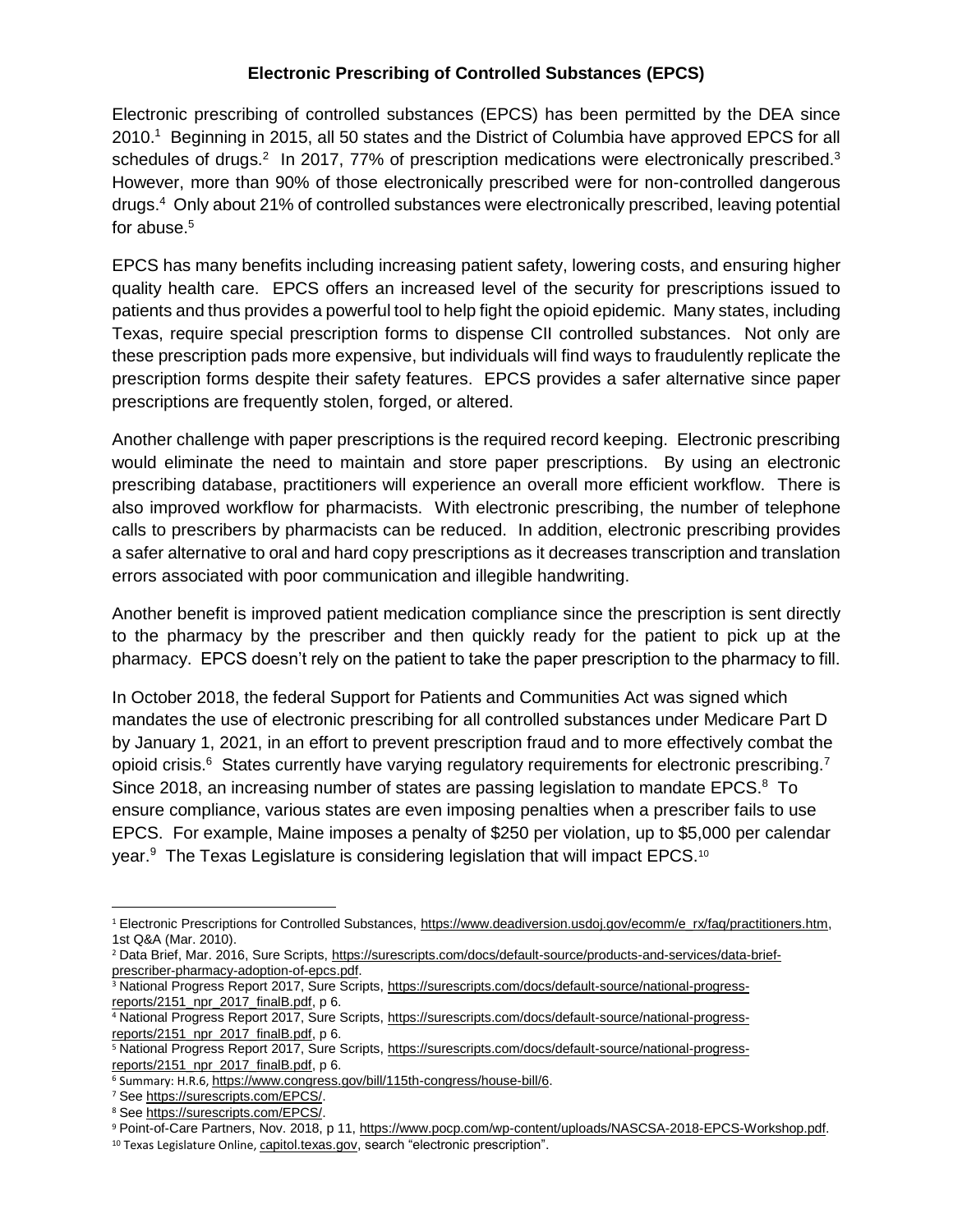## **States with Current E-Prescribing Laws**

| State          | Electronic-Prescribing Requirement                 | <b>Effective Date</b>               | Exceptions     | Waivers        | Penalties | Prescriber | Pharmacy   |
|----------------|----------------------------------------------------|-------------------------------------|----------------|----------------|-----------|------------|------------|
|                |                                                    |                                     |                |                |           | Enablement | Enablement |
| Arizona        | Schedule II Opioids                                | January 1, 2019 - populations >150k | Yes            | <b>No</b>      | No        | 58.3%      | 98.8%      |
|                |                                                    | July 1, 2019 - populations <150k    |                |                |           |            |            |
| Arkansas       | All Prescriptions                                  | January 1, 2021                     | $\sim$         | $\sim$         | Yes       | 24.6%      | 98.7%      |
| California     | All Prescriptions                                  | January 1, 2022                     | Yes            | $\blacksquare$ | Yes       | 30.3%      | 93.8%      |
| Connecticut    | All Controlled Substances                          | January 1, 2018                     | <b>Yes</b>     | Yes            | <b>No</b> | 60.7%      | 98.6%      |
| lowa           | All Prescriptions                                  | January 1, 2020                     | <b>Yes</b>     | Yes            | Yes       | 29.9%      | 96.9%      |
| Maine          | All Controlled Substances containing opiates       | July 1, 2017                        |                | Yes            | Yes       | 69.4%      | 99.3%      |
|                | Includes provisions that limit duration<br>➤       |                                     |                |                |           |            |            |
|                | and quantities of opioid prescriptions             |                                     |                |                |           |            |            |
| Massachusetts  | All Prescriptions                                  | January 1, 2020                     | Yes            | Yes            | No        | 21.5%      | 97.9%      |
| Minnesota      | All Prescriptions                                  | January 1, 2011                     | $\blacksquare$ | $\blacksquare$ | <b>No</b> | 33.3%      | 95.9%      |
| New Jersey     | Schedule II Controlled Substances                  | May 1, 2019                         | Yes            | Yes            | No        | 16.7%      | 97.5%      |
| New York       | All Prescriptions - ISTOP law                      | March 27, 2016                      | Yes            | Yes            | Yes       | 77.8%      | 97.9%      |
| North Carolina | Schedule II and III opioids - STOP Act             | January 1, 2020                     |                | No.            | No        | 42.5%      | 97.5%      |
| Oklahoma       | All Controlled Substances                          | January 1, 2020                     | Yes            | <b>Yes</b>     | No        | 20.5%      | 98.1%      |
|                | $\triangleright$ Must have EPCS software by 1/1/19 |                                     |                |                |           |            |            |
| Pennsylvania   | All Controlled Substances                          | October 24, 2019                    | Yes            | Yes            | Yes       | 25.3%      | 97.3%      |
| Rhode Island   | All Controlled Substances                          | January 1, 2020                     | Yes            | <b>Yes</b>     | <b>No</b> | 32.1%      | 91.1%      |
| Tennessee      | Schedule II Controlled Substances                  | July 1, 2020                        | <b>Yes</b>     | Yes            | Yes       | 23.5%      | 96.7%      |
| Virginia       | All Prescriptions containing opiates               | July 1, 2020                        | No.            | N <sub>o</sub> | No        | 19.6%      | 96.2%      |
| Wyoming        | All Controlled Substances                          | January 1, 2021                     | Yes            | <b>No</b>      | No        | 18%        | 92.5%      |

| % EPCS – enabled Prescribers Nationwide | -33.4% |
|-----------------------------------------|--------|
| % EPCS – enabled Pharmacies Nationwide  | 95.2%  |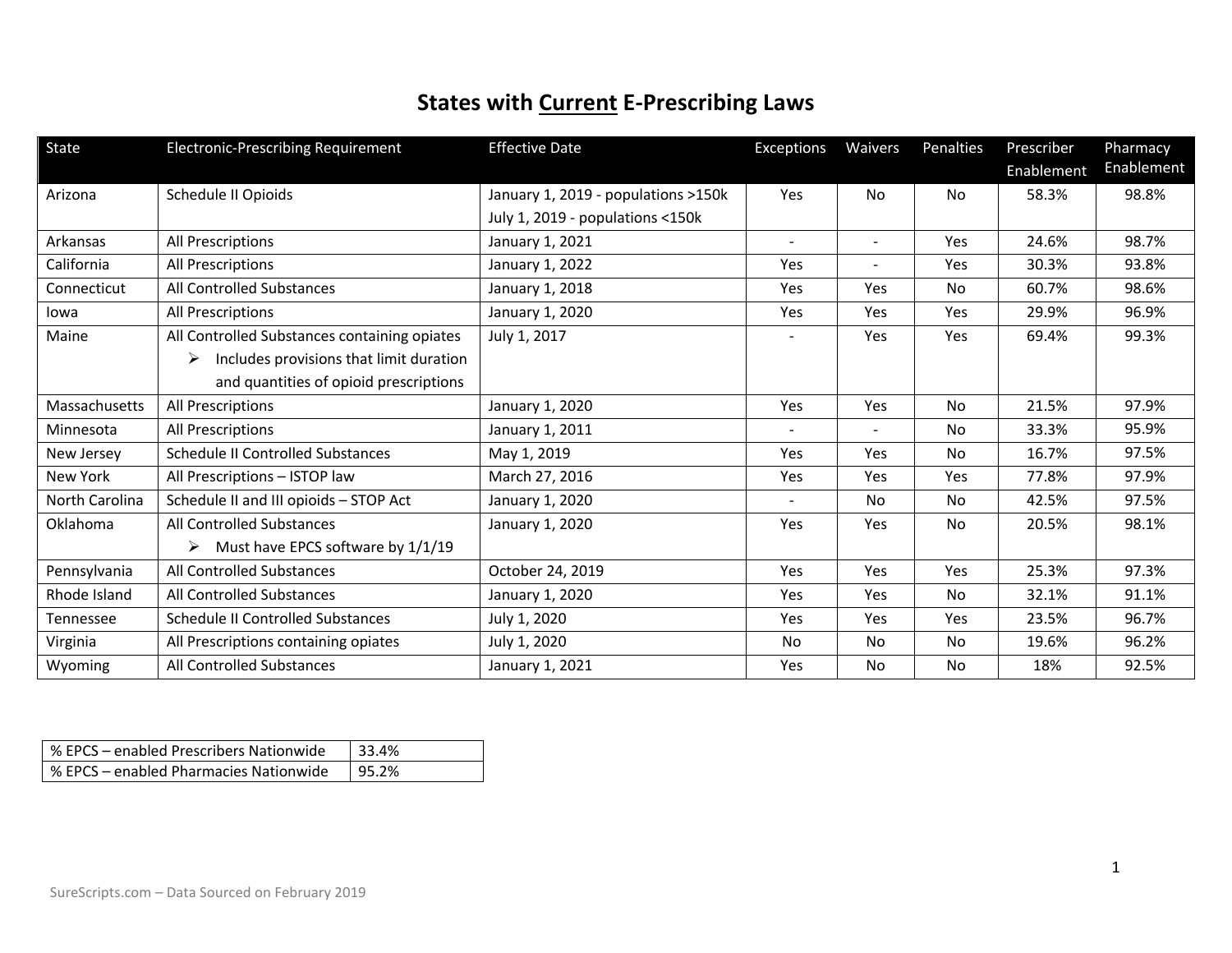## **States with Pending E-Prescribing Legislation**

| State          | <b>Electronic-Prescribing Requirements</b> | <b>Effective Date</b>                | Bill           | Status                                 |
|----------------|--------------------------------------------|--------------------------------------|----------------|----------------------------------------|
| Colorado       | All Controlled Substances (Schedule II-IV) | July 1, 2021 or 2023 for rural areas | SB 79          | Senate/House - 3/19/19                 |
| Florida        | All Prescriptions                          | Upon license renewal or July 1, 2021 | SB 1192        | Introduced to Senate - 3/5/19          |
| Georgia        | Schedule II and III Controlled Substances  | January 1, 2020                      | SB 471         | Senate read and referred - 2/22/18     |
| Illinois       | All Prescriptions                          | January 1, 2022                      | SB 2058        | Session Sine Die - 1/9/19              |
| Kansas         | All Controlled Substances                  | January 1, 2020                      | HB 2389        | Died in Committee - 5/4/18             |
| Kentucky       | All Controlled Substances                  | January 1, 2021                      | HB 342         | Passed - delivered to Governor 3/14/19 |
| Louisiana      | All Prescriptions                          | January 1, 2019                      | SB 368, HB 548 | Returned to calendar - 4/11/18         |
| Michigan       | All Prescriptions                          | January 1, 2020                      | HB 4217        | Introduced to House - 2/21/19          |
| Missouri       | All Controlled Substances                  | January 1, 2021                      | SB 262         | Senate passed - 3/13/19                |
| Montana        | All Controlled Substances                  | January 1, 2021                      | <b>HB 86</b>   | Signed by House Speaker - 3/18/19      |
| South Carolina | All Controlled Substances                  | Pendina                              | SB 136         | Committee - errors corrected - 3/8/19  |
| Texas          | All Controlled Substances                  | September 1, 2021                    | HB 2766        | Referred to Public Health - 3/12/19    |
| Washington     | All Prescriptions                          | January 1, 2020                      | SB 5446        | Session - no action taken - 2/19/19    |
| West Virginia  | All Prescriptions                          | July 1, 2019                         | HB 3042        | To House Judiciary - 2/12/19           |